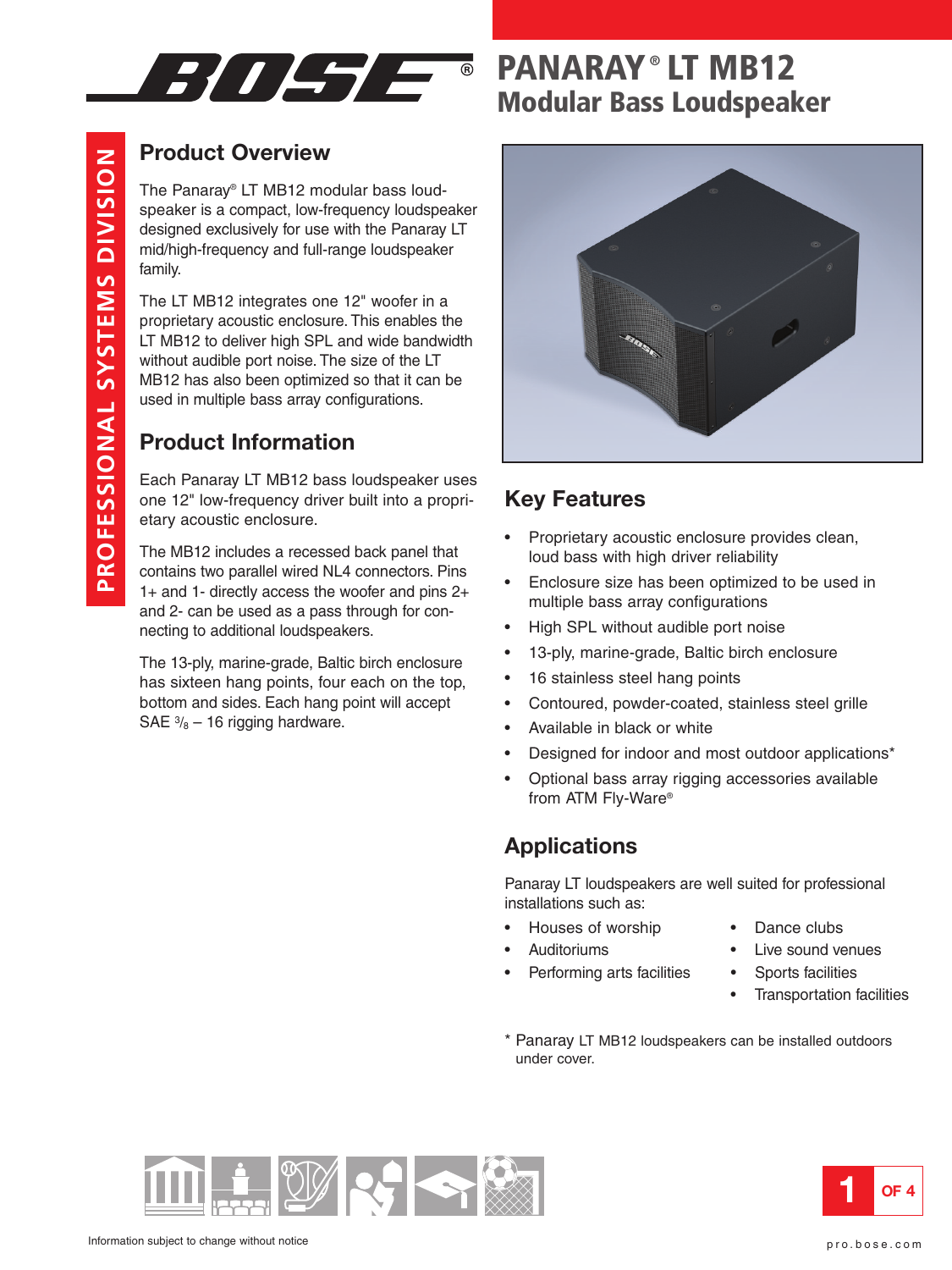# **PANARAY ® LT MB12 Modular Bass Loudspeaker**



#### **PR OFE S SIO N A L** <u>ທ</u> **Y** <u>ທ</u> **T E M** <u>ທ</u> **DIVISIO N**

### **Detailed Product Specifications – Acoustic**

| Power Handling <sup>1</sup>                | 400W                             |
|--------------------------------------------|----------------------------------|
| Impedance                                  | 8Ω                               |
| Sensitivity <sup>2</sup> (at $1W \tQ 1m$ ) | 91 dB SPL                        |
| Maximum SPL <sup>3</sup>                   | 117 dB SPL                       |
| (pink noise @1m @ rated power)             | 123 dB SPL (Peak)                |
| <b>Recommended Crossover</b>               | HPF: 40 Hz, 2nd Order or better  |
|                                            | LPF: 250 Hz, 2nd Order or better |
| Frequency Range <sup>4</sup> ( $\pm$ 3dB)  | 40 Hz $-$ 250 Hz                 |

 $1-4$  See "How our loudspeakers are measured" on page 4.

# **Additional Product Information**

The Panaray® LT MB12 loudspeaker requires equalization through the use of Bose® active equalization or by using a high-pass filter and a low-pass filter.

Active equalization for the LT MB12 loudspeaker can be provided by using the Panaray system digital controller or ControlSpace™ ESP-88.

Recommended controller:

The Panaray system digital controller has a universal power supply for worldwide use. Variants of the product refer to the AC cord included with the product.

There are five variations.

| Australia:      | PC 028024 |
|-----------------|-----------|
| Europe:         | PC 028022 |
| North America:  | PC 028021 |
| Japan:          | PC 028025 |
| United Kingdom: | PC 028023 |
|                 |           |

## **Active Equalization Curve**



### **On-Axis Response – Impedance vs. Frequency**

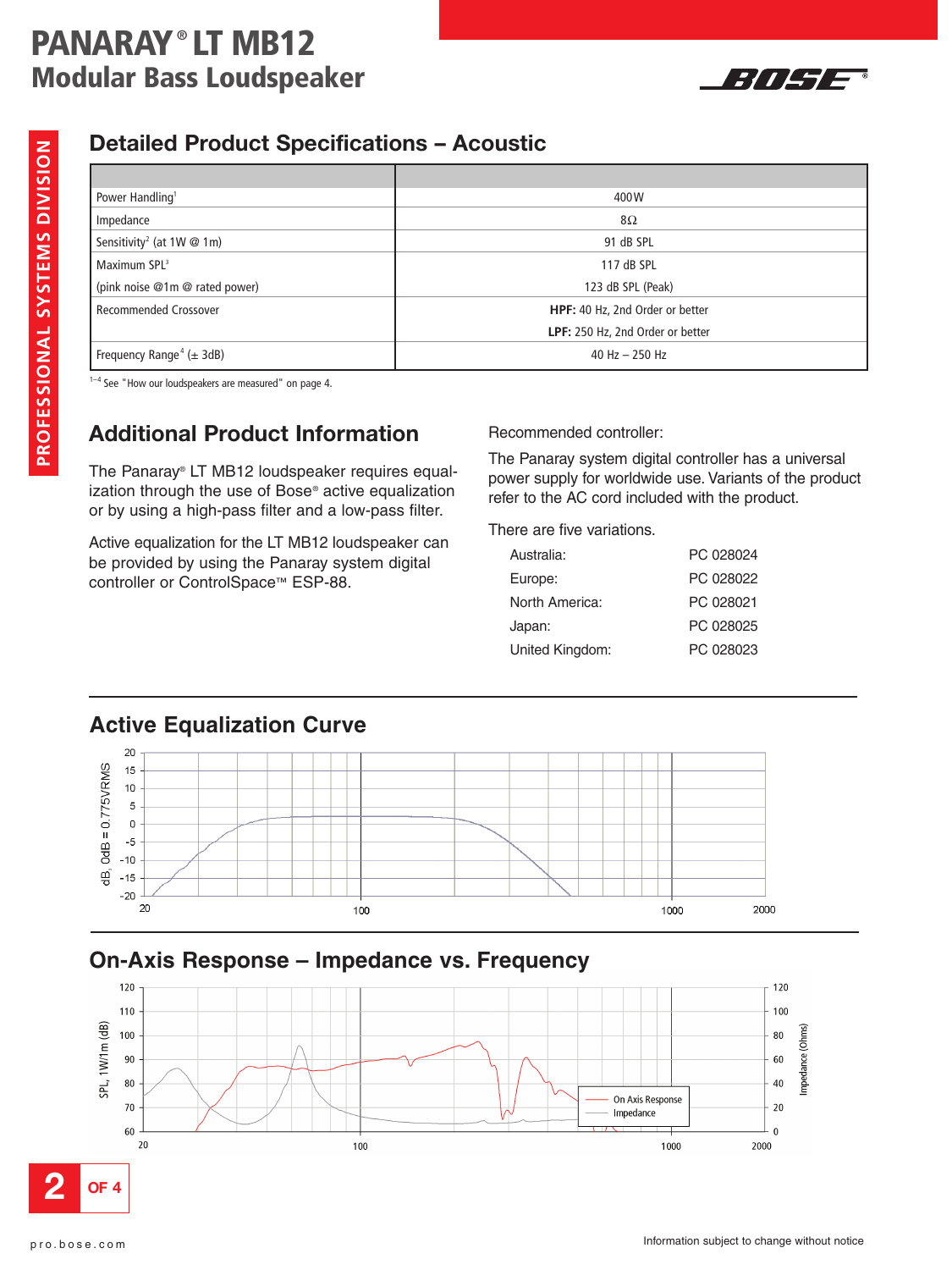# **PANARAY ® LT MB12 Modular Bass Loudspeaker**



#### **Driver complement:**

One 12" low-frequency driver built into a proprietary acoustic enclosure.

#### **Construction features:**

13-ply, marine-grade, Baltic birch enclosure with 16 stainless steel hang points and a powdercoated, stainless steel grille.

#### **Hang points:**

Sixteen stainless steel threaded inserts – 4 top, 4 bottom, and 4 on each side – allow for easy rigging. The threaded inserts are SAE  $\frac{3}{8}$  – 16 thread, with at least 18 usable threads.

#### **Rigging:**

Rigging hardware for the Panaray® LT MB12 can be purchased from ATM Fly-Ware®. For more information contact ATM Fly-Ware at www.ATMflyware.com.

#### **Dimensions:**

25.4"D x 20"W x 14.5"H (646.2mm x 508mm x 368.3mm)

#### **Shipping weight:**

65 lb. (30 kg)

#### **Packaged weight:**

74 lb. (34 kg)





#### **Finish:**

Each loudspeaker is manufactured with a textured black or white polyurethane finish and contoured, powder-coated, stainless steel grille. Both cabinet and grille can be painted to match the surroundings.

#### **Connectors:**

Two Neutrik NL4 connectors wired in parallel.

#### **NL4 Wiring Diagram:**



#### **Mechanical Diagram:**